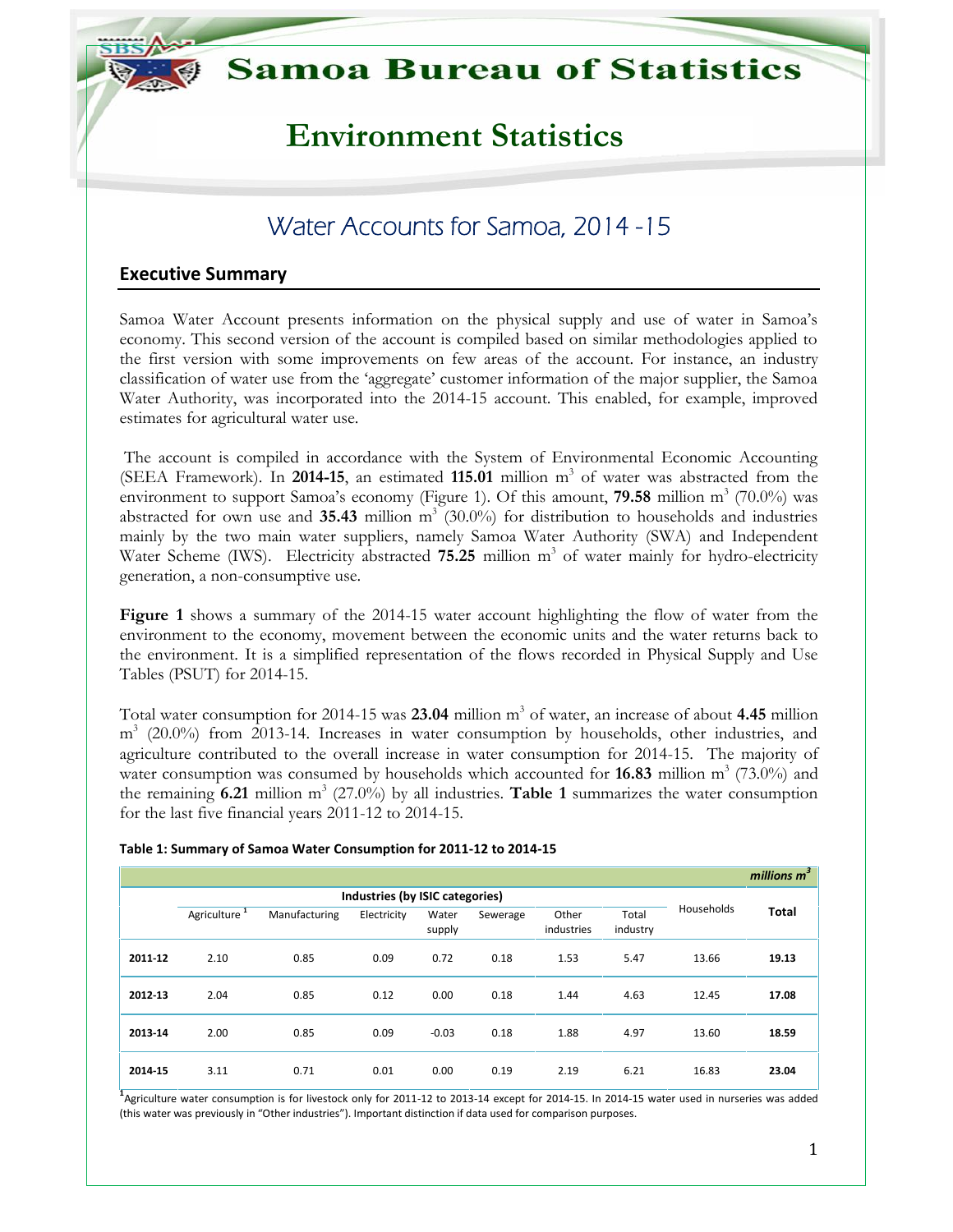### **Main Findings 2014-15**

*Physical Water Supply and Use*

- Total water consumption by households in 2014-15 was 16.83 million  $m^3$ , an increase of 3.23 million m<sup>3</sup> (19.0%) from 13.60 million m<sup>3</sup> in 2013-14.
- An estimated total volume of 115.01 million  $m<sup>3</sup>$  was abstracted from the environment to support Samoa's economy. The bulk of water abstracted was mainly used by Hydropower generation for electricity production which accounted for 75.25 million  $m<sup>3</sup>$  (65.4%) of total abstraction, a nonconsumptive use. Water Suppliers abstracted  $35.43$  million m<sup>3</sup> ( $30.8\%$ ) and the remaining 4.33 million  $m^3$  (3.8%) was abstracted directly by the users.
- $\blacksquare$  Total water consumption decreased by 2.05 million m<sup>3</sup> between 2011-12 and 2012-13 and increased by 5.96 million  $m<sup>3</sup>$  from 2012-13 to 2014-15. The overall increase of water consumption was driven mainly by rises in household water consumption.

## *Partial Monetary Supply and Use Table*

- Coverage of financial information was limited to the water supplied by two major water suppliers, the Samoa Water Authority (SWA) and the Independent Water Scheme (IWS). In 2014-15, the implicit price paid for water varied between water suppliers and sectors from  $$SAT0.13/m<sup>3</sup>$  for unmetered water supplied by IWS to  $$SAT1.97/m<sup>3</sup>$  for industries supplied by SWA.
- The bulk of estimated revenue generated was from household metered water supplied by Samoa Water Authority. In 2014-15 this was \$SAT9.4 million or 63% of total estimated revenue.
- There was an increase in the price per cubic meter across all supplied water from 2013-14 to 2014- 15, however IWS unmetered remained the cheapest and SWA metered water supplied to industries the highest.

|                                       | <b>Water Supplied</b><br>$(m^3)$ | Revenue<br>(SSAT) | <b>Implicit Price</b><br>(\$SAT/m <sup>3</sup> ) |
|---------------------------------------|----------------------------------|-------------------|--------------------------------------------------|
|                                       | 2014-2015                        |                   |                                                  |
| SWA metered industry                  | 2,170,000                        | 4,283,902.00      | 1.97                                             |
| SWA metered households                | 7,310,000                        | 9,433,148.00      | 1.29                                             |
| SWA unmetered households <sup>1</sup> | 1,400,000                        | 761,404.00        | 0.54                                             |
| <b>IWS</b> unmetered                  | 3,504,403                        | 439,200.00        | 0.13                                             |
| Total                                 | 14,384,403                       | 14,917.654.00     |                                                  |
|                                       | 2013-2014                        |                   |                                                  |
| SWA metered industry                  | 2,090,000                        | 3,504,114.00      | 1.68                                             |
| SWA metered households                | 6,290,000                        | 7,457,882.00      | 1.19                                             |
| SWA unmetered households <sup>1</sup> | 1,890,000                        | 673,087.00        | 0.36                                             |
| <b>IWS</b> unmetered                  | 6,880,000                        | 283,000.00        | 0.04                                             |
| Total                                 | 17,150,000                       | 11,918,083.00     |                                                  |

#### **Table 2: Partial Monetary Supply and Use Table for 2013-14 to 2014-15**

**<sup>1</sup>**All unmetered water assumed to be households

#### **Changes in the Issue**

This edition of the Water Account, Samoa 2014-15 features changes to some areas of the physical supply and use tables.

The improved information provided by SWA and abstraction licensing information from the Ministry of Natural Resources and Environment (MNRE) enabled further breakdown of industries. Manufacturing Industry was split into Food & Beverages and Other Manufacturing. All other industries were also split into Construction and Others.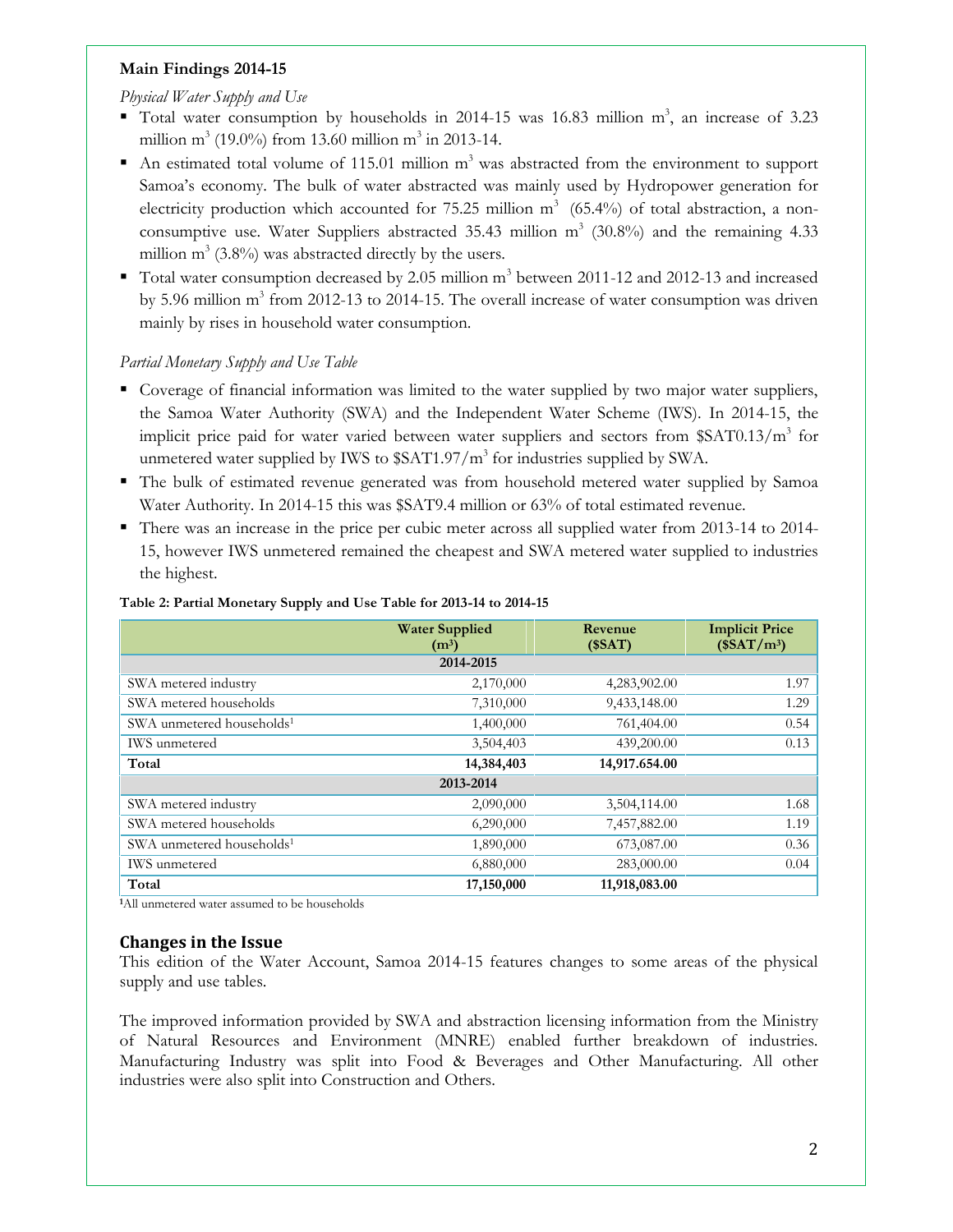The Independent Water Scheme household water use was estimated to be half the rate published in the previous account. According to the expert advice from IWS, the rate was four times the household average water use by SWA but it reduced down to two times due to improved system upgrade and strong awareness programme to counter wasteful practices of households.

Previously, Agriculture water use only accounted for the water use by livestock. For 2014-15, agricultural nursery sites and other agricultural water users were able to be identified through SWA 'aggregate' customer information.

The Red Cross also abstracted and purified an estimated 1,094 cubic meters of water after Cyclone Evan in 2012-13 (Dec '12 & Jan '13). Most of the water was supplied to households.**<sup>1</sup>** This water was not separately identified in the account for that year as, firstly, it was not clear if this water was included in previous estimates of unmetered water use by households and secondly, even if it was not, it was an unusual event and hence probably not reflective of overall trends.

Rainwater harvesting was also calculated using the information on water tanks and tanks capacities from Red Cross. These water tanks were mainly distributed to the areas where supplies of water (piped water) by the major suppliers are not available.

Wastewater from industries and government properties connected to the sewerage system was calculated and provided by SWA. The customer information from SWA for use of the services from the wastewater treatment plant was not able to estimate the industry split, but in the future this information should be available, and hence the accounts improved.

An expert advice from SWA mentioned that around 10% of wastewater is discharged back to the environment through evaporation, while the remaining 90% of water is in the sewerage sludge which is transported to landfill after treatment.

It is important to note these improvements in some of the estimates presented in the 2014-15 edition of the account. However, because of these improved estimates care must be taken in the interpretation of changes over time.

**<sup>1</sup>** Red Cross (Samoa Red Cross Society), MDG Project Reports 2012-13, 2013-2014 & 2014-15, Samoa Red Cross Society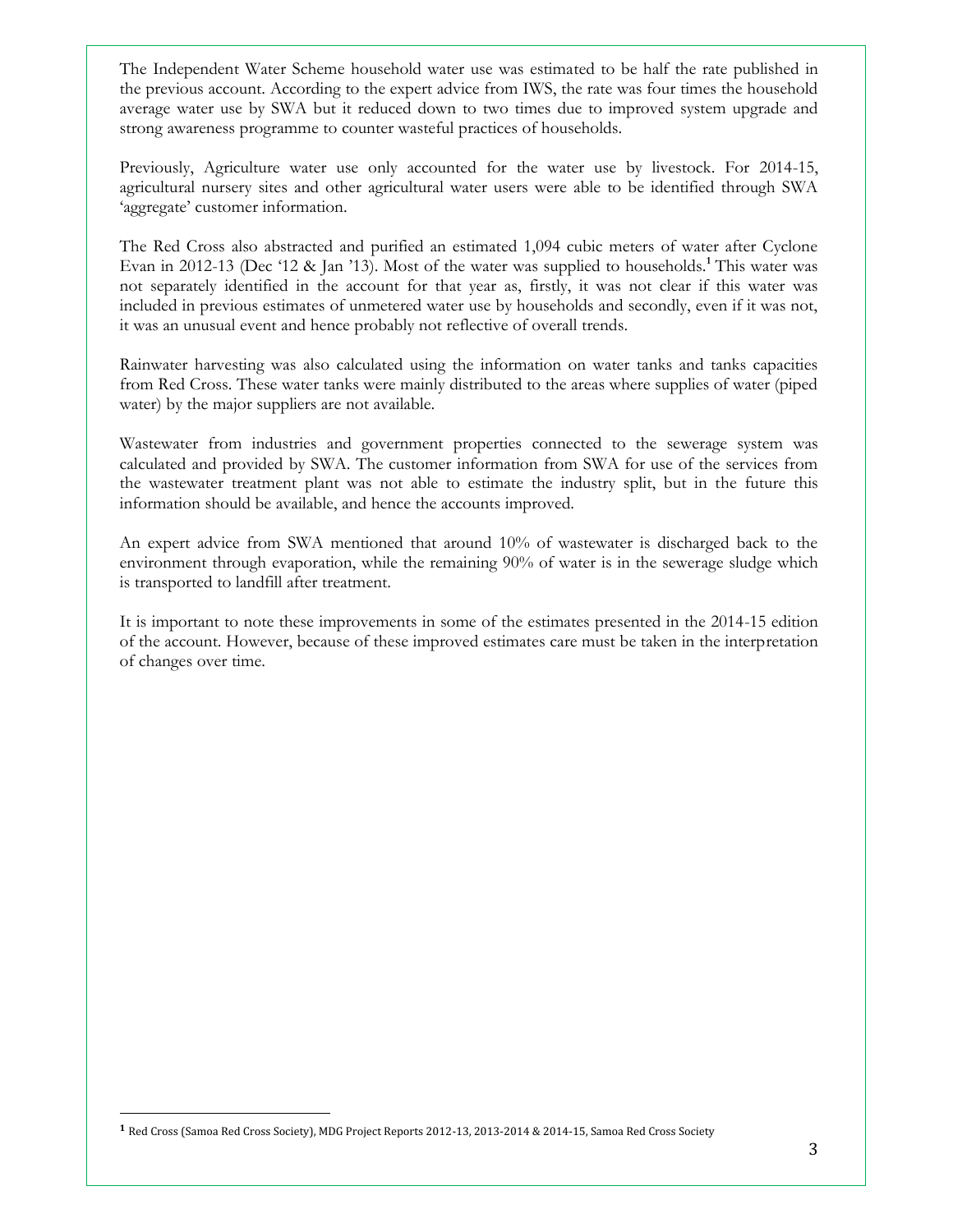

Note: Definition of Wastewater as frequently used throughout this document "is discarded water that is no longer required by the owner or user".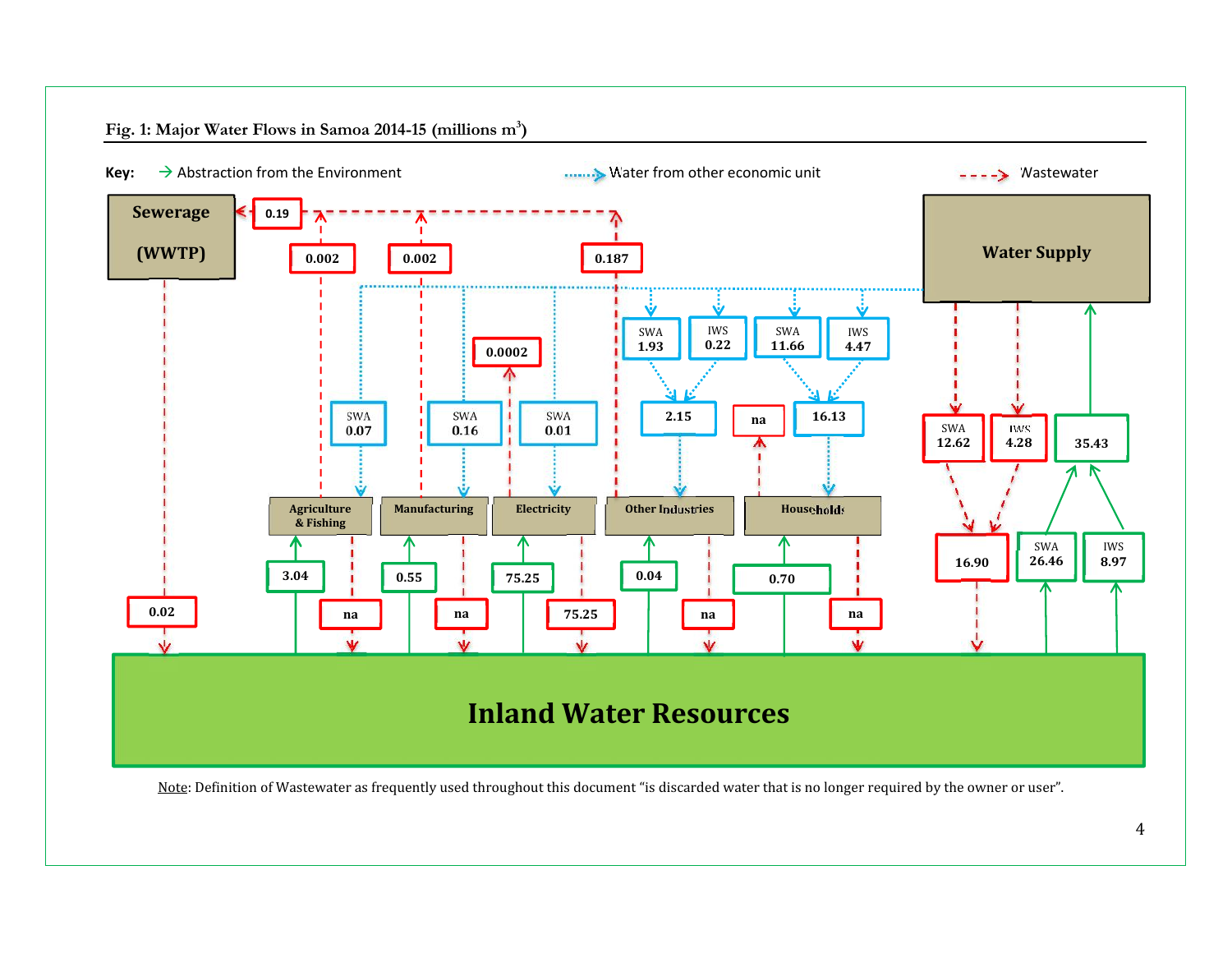# **1. Introduction**

The initial Water Account published for the first time for Samoa, 2011-12 to 2014-15 was the first step towards the compilation of environmental accounts on a continuous basis. It also provided the opportunity to improve on the data collection for improved compilation of water accounts.

There are changes and improvements from the last version as described earlier but more improvements are possible and depend mainly on the availability of information from stakeholders.

# **2. Accounts Produced**

Water Account 2014-15 was produced following the initial accounts produced for financial years 2011-12 to 2013-2014 (Table 4, Table 5 and Table 6). The 2014-15 PSUT (Table 3) has incorporated some improved information compare to the earlier financial periods.

Figure.1 shows the major water flows for 2014-15 and is a simplified representation of the flows recorded in the experimental physical supply and use table for 2014-15 (Table 3). Figures for the additional years are shown in the annex (Figs A1, A2 and A3).

# *2.1 Data Quality*

The estimates presented in this report are based on a range of data sources and methods. There were several improvements in the data used in the compilation of the 2014-15 Account. These include:

- **-** 'aggregate' customer use data by industries provided by SWA slightly based on Samoa Bureau of Statistics business registered provided to the authority;
- **-** water use by hydroelectric power generation directly provided by Electric Power Corporation (EPC) instead of estimates calculated through certain methods in the previous accounts;
- **-** new livestock numbers from the 2015 Agriculture Survey by SBS and water use information for livestock farm and nursery from SWA 'aggregate' customer use data;
- **-** Red Cross data on water tanks distributed was used to estimate rainwater harvested; and
- **-** updated water abstraction licensing information from MNRE used to estimate the abstraction by manufacturing and other industries.

More details on data sources and methods are presented in the following section (Section 3: Data sources and methods). The quality of the estimates varies between years and between industries (e.g. agriculture and water supply) and sectors (i.e. corporate, households and government).

Overall the quality of the accounts is medium. In this, the account shows general trends over time and the relativities between industries and sectors within years. **The information should be interpreted with care and with other available information and expert advice.**

With the new information made available for compilation of 2014-15 account, it is likely that the quality of the Water Account will be improved over time. All stakeholder and any other organization or person wishing to contribute to the improvement of methodologies and the account are encouraged to do so by contacting the Bureau.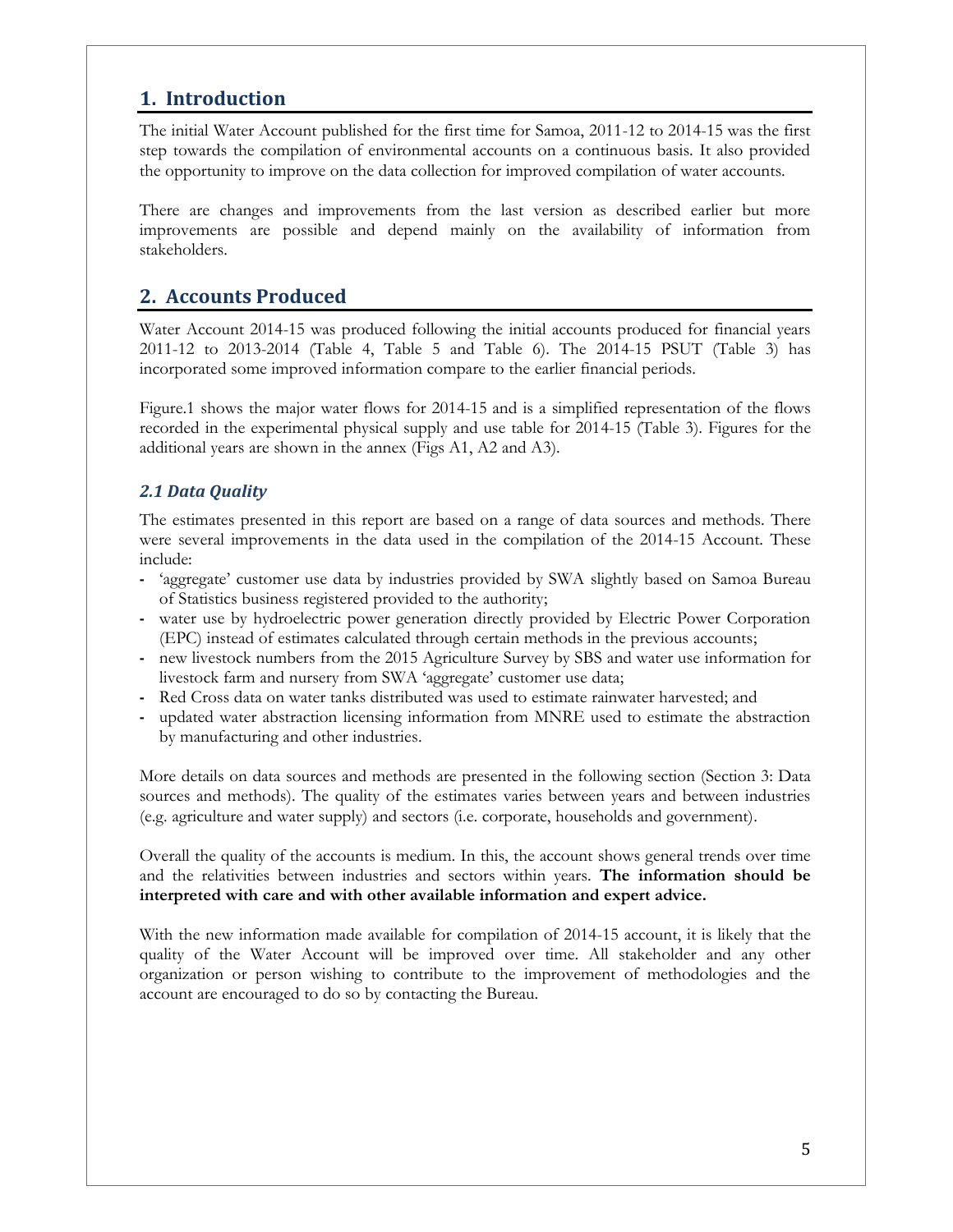| Table 3: Physical Supply and Use Table for Samoa, 2014-15 (million m <sup>3</sup> ) |
|-------------------------------------------------------------------------------------|
|-------------------------------------------------------------------------------------|

|                                        |                                                   | Supply                                              |                          |                          |               |                          | <b>Use</b>               |                          |        | Consumption <sup>1</sup> |
|----------------------------------------|---------------------------------------------------|-----------------------------------------------------|--------------------------|--------------------------|---------------|--------------------------|--------------------------|--------------------------|--------|--------------------------|
| Industries (ISIC)                      | Water to                                          | <b>Total Returns</b>                                |                          | Total                    |               | Abstraction              | Total                    | Water from               | Total  |                          |
|                                        | Other Eco.                                        | To Surface Water                                    | To Other                 | Supply                   | For           | For                      | Abstraction              | Other Eco.               | Use    |                          |
|                                        | Activities                                        | /Groundwater                                        | Sources                  |                          | Own Use       | Distribution             |                          | Activities               |        |                          |
| <b>Agriculture and Fishing</b>         | $\hspace{0.05cm} -$                               | $- -$                                               | $\hspace{0.05cm}$        | $\sim$ $\sim$            | 3.04          | $\sim$ $\sim$            | 3.04                     | 0.07                     | 3.11   | 3.11                     |
| Manufacturing                          | --                                                | --                                                  | --                       | $- -$                    | 0.55          | --                       | 0.55                     | 0.16                     | 0.71   | 0.71                     |
| - Food & Beverages                     | $\overline{\phantom{m}}$                          | $\hspace{0.05cm} -\hspace{0.05cm} -\hspace{0.05cm}$ | $\overline{\phantom{m}}$ | $\sim$ $\sim$            | 0.55          | $\sim$ $\sim$            | 0.55                     | 0.14                     | 0.69   | 0.69                     |
| - Other Manufacturing                  | $- -$                                             | $\qquad \qquad -$                                   |                          | $\overline{\phantom{m}}$ | $\sim$ $\sim$ | $- -$                    | $\overline{\phantom{a}}$ | 0.02                     | 0.02   | 0.02                     |
| Electricity                            | $\overline{\phantom{a}}$                          | 75.25                                               | $\sim$                   | 75.25                    | 75.25         | $\sim$ $\sim$            | 75.25                    | 0.01                     | 75.26  | 0.01                     |
| <b>Water Supply</b>                    | 18.53                                             | 16.90                                               | $\sim$                   | 35.43                    | $\sim$ $\sim$ | 35.43                    | 35.43                    | $\overline{\phantom{m}}$ | 35.43  | 0.00                     |
| Sewerage                               | $\overline{\phantom{m}}$                          | $\overline{\phantom{a}}$                            | $\overline{\phantom{m}}$ | $\sim$ $\sim$            | $\sim$ $\sim$ | $\overline{\phantom{a}}$ | $\overline{\phantom{m}}$ | 0.19                     | 0.19   | 0.19                     |
| <b>Other Industries</b>                | $\overline{\phantom{m}}$                          | $\overline{\phantom{a}}$                            | --                       | $- -$                    | 0.04          | --                       | 0.04                     | 2.15                     | 2.19   | 2.19                     |
| - Construction                         | $\qquad \qquad -$                                 | $- -$                                               |                          | $\sim$ $\sim$            | 0.04          | $\sim$ $\sim$            | 0.04                     | 0.02                     | 0.06   | 0.06                     |
| - Rest of Other Industries             | $\overline{\phantom{a}}$                          | $\overline{\phantom{a}}$                            | $\overline{\phantom{m}}$ | $\sim$                   | $\sim$ $\sim$ | $\sim$ $\sim$            | $\overline{\phantom{m}}$ | 2.13                     | 2.13   | 2.13                     |
| Total All Industries <sup>2</sup>      | 18.53                                             | 92.15                                               | 0.00                     | 110.68                   | 78.88         | 35.43                    | 114.31                   | 2.58                     | 116.89 | 6.21                     |
| <b>Final Consumption by Households</b> | $\hspace{0.05cm}-\hspace{0.05cm}-\hspace{0.05cm}$ | $\overline{\phantom{m}}$                            | $\overline{\phantom{m}}$ | --                       | 0.70          | $\hspace{0.05cm}$        | 0.70                     | 16.13                    | 16.83  | 16.83                    |
| Total Supply and Use <sup>3</sup>      | 18.53                                             | 92.15                                               | 0.00                     | 110.68                   | 79.58         | 35.43                    | 115.01                   | 18.71                    | 133.72 | 23.04                    |

**Note: <sup>1</sup>** Consumption = Total Use – Total Supply;

**<sup>2</sup>** Total Industries = Agriculture + Manufacturing + Electricity + Water Supply + Sewerage + Other Industries (all industries by ISIC); <sup>3</sup> Total Supply and Use = Total Industries + Final Consumption by Households

#### **Table 4: Physical Supply and Use Table for Samoa, 2013-14 (million m3)**

|                                        |                          | Supply                           |                     |                          | <b>Use</b>               |                                                     |               |                          |        | Consumption |
|----------------------------------------|--------------------------|----------------------------------|---------------------|--------------------------|--------------------------|-----------------------------------------------------|---------------|--------------------------|--------|-------------|
| Industries (ISIC)                      | Water to                 | <b>Total Returns</b>             |                     | Total                    |                          | Abstraction                                         | Total         | Water from               | Total  |             |
|                                        | Other Eco.<br>Activities | To Surface Water<br>/Groundwater | To Other<br>Sources | Supply                   | For<br>Own Use           | For<br>Distribution                                 | Abstraction   | Other Eco.<br>Activities | Use    |             |
| <b>Agriculture and Fishing</b>         | $\sim$ $\sim$            | $- -$                            | --                  | $\overline{\phantom{m}}$ | 2.00                     | $\overline{\phantom{a}}$                            | 2.00          | $\qquad \qquad -$        | 2.00   | 2.00        |
| Manufacturing                          | $\sim$ $\sim$            | $\qquad \qquad -$                | $-$                 | $\overline{\phantom{m}}$ | 0.38                     | $\hspace{0.05cm} -\hspace{0.05cm} -\hspace{0.05cm}$ | 0.38          | 0.47                     | 0.85   | 0.85        |
| Electricity                            | $\sim$ $\sim$            | 71.70                            | $\sim$ $\sim$       | 71.70                    | 71.70                    | $\overline{\phantom{a}}$                            | 71.70         | 0.09                     | 75.26  | 0.09        |
| <b>Water Supply</b>                    | 15.55                    | 31.37                            | $\sim$ $-$          | 46.92                    | $\overline{\phantom{m}}$ | 46.89                                               | 46.89         | $\overline{\phantom{m}}$ | 46.89  | $-0.03$     |
| Sewerage                               | $\sim$ $\sim$            | $- -$                            | $-$                 | $- -$                    | $\overline{\phantom{m}}$ | $\sim$ $\sim$                                       | $\sim$ $\sim$ | 0.18                     | 0.18   | 0.18        |
| <b>Other Industries</b>                | $\sim$ $\sim$            | $\qquad \qquad -$                | $-$                 | $\overline{\phantom{m}}$ | 0.03                     | $\sim$                                              | 0.03          | 1.85                     | 1.88   | 1.88        |
| <b>Total Industries</b>                | 15.55                    | 103.07                           | 0.00                | 118.62                   | 74.11                    | 46.89                                               | 121.00        | 2.59                     | 123.59 | 4.97        |
| <b>Final Consumption by Households</b> | $- -$                    | --                               | --                  | $\overline{\phantom{m}}$ | 0.48                     | $\overline{\phantom{a}}$                            | 0.48          | 13.14                    | 13.62  | 13.62       |
| Total Supply and Use                   | 15.55                    | 103.07                           | 0.00                | 118.62                   | 74.59                    | 46.89                                               | 121.48        | 15.73                    | 137.21 | 18.59       |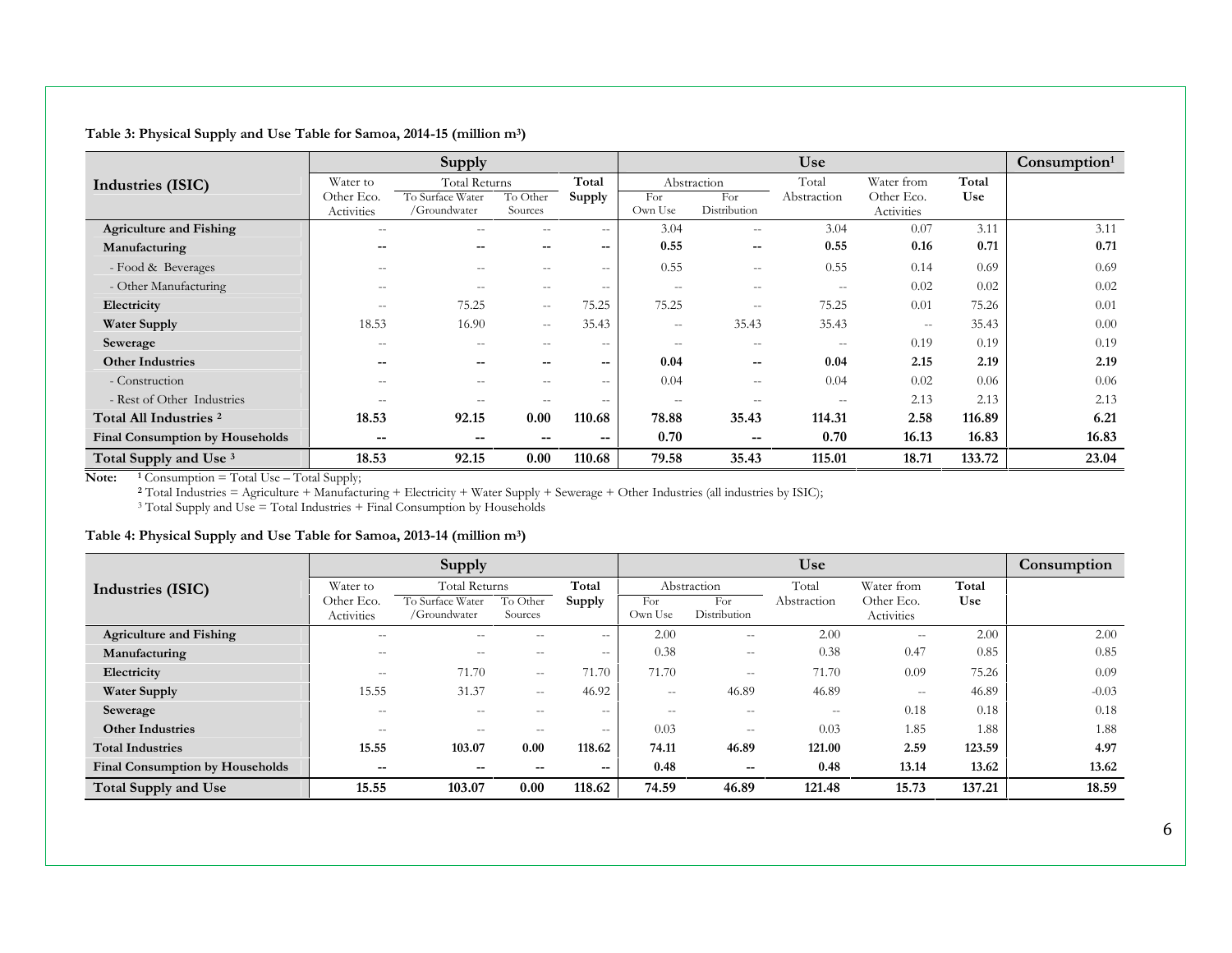| Table 5: Physical Supply and Use Table for Samoa, 2012-13 (million m <sup>3</sup> ) |  |  |  |
|-------------------------------------------------------------------------------------|--|--|--|
|-------------------------------------------------------------------------------------|--|--|--|

|                                        | Supply                          |                                 |                          |        |                          | <b>Use</b>          |               |                          |        |       |
|----------------------------------------|---------------------------------|---------------------------------|--------------------------|--------|--------------------------|---------------------|---------------|--------------------------|--------|-------|
| Industries (ISIC)                      | Water to                        | <b>Total Returns</b>            |                          | Total  |                          | Abstraction         | Total         | Water from               | Total  |       |
|                                        | Other Eco.<br><b>Activities</b> | To Surface Water<br>Groundwater | To Other<br>Sources      | Supply | For<br>Own Use           | For<br>Distribution | Abstraction   | Other Eco.<br>Activities | Use    |       |
| <b>Agriculture and Fishing</b>         | $\hspace{0.05cm}$               | $- -$                           | $-$                      | $\sim$ | 2.04                     | $-$                 | 2.00          | $\sim$                   | 2.04   | 2.04  |
| Manufacturing                          | $- -$                           | $- -$                           |                          | $\sim$ | 0.38                     | $\sim$              | 0.38          | 0.47                     | 0.85   | 0.85  |
| Electricity                            | $\hspace{0.05cm}$               | 85.46                           | $\sim$ $\sim$            | 85.46  | 85.46                    | $\hspace{0.05cm}$   | 85.46         | 0.12                     | 85.58  | 0.12  |
| <b>Water Supply</b>                    | 14.00                           | 34.64                           | $\overline{\phantom{a}}$ | 48.64  | $\overline{\phantom{a}}$ | 48.64               | 48.64         | $\sim$                   | 46.64  | 0.00  |
| Sewerage                               | $\hspace{0.05cm}$               | $- -$                           |                          | $\sim$ | $\hspace{0.05cm}$        | --                  | $\sim$ $\sim$ | 0.18                     | 0.18   | 0.18  |
| <b>Other Industries</b>                | $\hspace{0.05cm}$               | $- -$                           | $\overline{\phantom{a}}$ | $\sim$ | 0.03                     | --                  | 0.03          | 1.41                     | 1.44   | 1.84  |
| <b>Total Industries</b>                | 14.00                           | 120.10                          | 0.00                     | 134.10 | 87.91                    | 48.64               | 136.55        | 2.18                     | 138.73 | 4.63  |
| <b>Final Consumption by Households</b> | --                              | $- -$                           | $\overline{\phantom{a}}$ | $- -$  | 0.45                     | --                  | 0.45          | 12.00                    | 12.45  | 12.45 |
| Total Supply and Use                   | 14.00                           | 120.10                          | 0.00                     | 134.10 | 88.36                    | 48.64               | 137.00        | 14.18                    | 151.18 | 17.08 |

#### **Table 6: Physical Supply and Use Table for Samoa, 2011-12 (million m3)**

|                                        |                                  | Supply           |                   |               | Use               |               |               |                          |            | Consumption |
|----------------------------------------|----------------------------------|------------------|-------------------|---------------|-------------------|---------------|---------------|--------------------------|------------|-------------|
| Industries (ISIC)                      | <b>Total Returns</b><br>Water to |                  |                   | Total         |                   | Abstraction   | Total         | Water from               | Total      |             |
|                                        | Other Eco.                       | To Surface Water | To Other          | Supply        | For               | For           | Abstraction   | Other Eco.               | <b>Use</b> |             |
|                                        | Activities                       | Groundwater      | Sources           |               | Own Use           | Distribution  |               | Activities               |            |             |
| <b>Agriculture and Fishing</b>         | $-$                              |                  | --                | $\sim$ $\sim$ | 2.10              | $\sim$ $\sim$ | 2.10          | $\overline{\phantom{m}}$ | 2.10       | 2.10        |
| Manufacturing                          | $\sim$                           | $- -$            | $- -$             | $\sim$        | 0.38              | $\sim$ $\sim$ | 0.38          | 0.47                     | 0.85       | 0.85        |
| Electricity                            | $\overline{\phantom{a}}$         | 71.70            | $\qquad \qquad -$ | 71.70         | 71.70             | $\sim$ $\sim$ | 71.70         | 0.09                     | 71.79      | 0.09        |
| <b>Water Supply</b>                    | 15.20                            | 25.52            | $- -$             | 40.72         | $\sim$ $\sim$     | 41.44         | 41.44         | $\overline{\phantom{m}}$ | 41.44      | 0.72        |
| Sewerage                               | $\overline{\phantom{a}}$         | $- -$            | $\qquad \qquad -$ | $\sim$ $\sim$ | $\hspace{0.05cm}$ | $\sim$ $\sim$ | $\sim$ $\sim$ | 0.18                     | 0.18       | 0.18        |
| <b>Other Industries</b>                | $\overline{\phantom{a}}$         | $- -$            | $- -$             | $\sim$        | 0.03              | $\sim$ $\sim$ | 0.03          | 1.50                     | 1.53       | 1.53        |
| <b>Total Industries</b>                | 15.20                            | 97.22            | 0.00              | 112.42        | 74.21             | 41.11         | 115.65        | 2.24                     | 118.14     | 5.47        |
| <b>Final Consumption by Households</b> | --                               | $- -$            | --                | $- -$         | 0.52              | $- -$         | 0.52          | 13.14                    | 13.66      | 13.66       |
| <b>Total Supply and Use</b>            | 15.20                            | 97.22            | 0.00              | 112.42        | 74.73             | 41.44         | 116.17        | 15.38                    | 131.18     | 19.13       |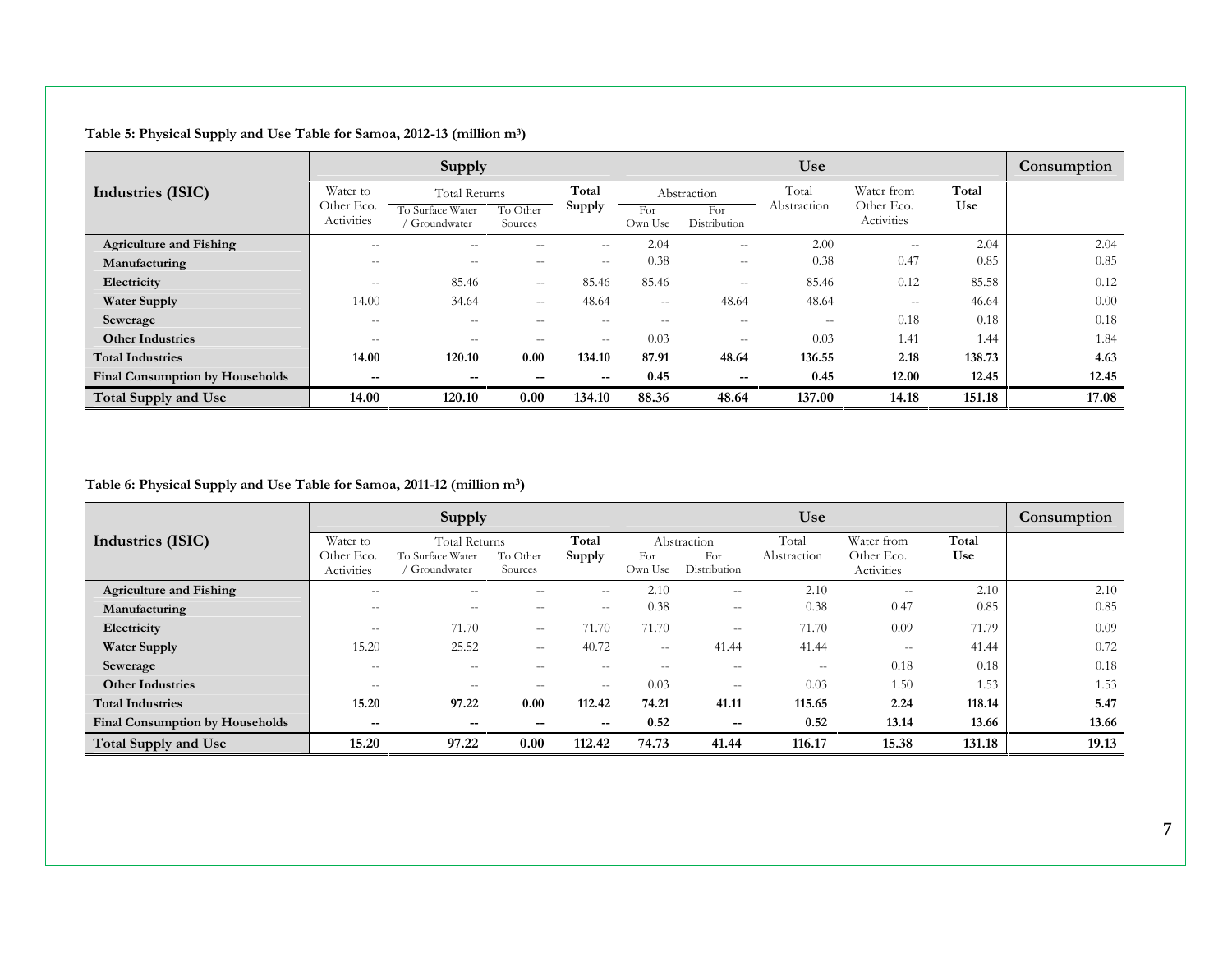# **3. Data Sources and Methods**

A range of data sources and methods were used to produce the accounts. These are described below under the headings of water supply, agriculture, electricity, manufacturing, other industries and households.

Population estimates and average household size (7.1) from the 2011 Population and Housing Census 2011 (PHC, 2011) were used for a range of calculations as tabulated in Table 7.

### **Table 7: Estimated population and number of households, 2012 to 2015**

|                                  | 2012    | 2013    | 2014    | 2015                |
|----------------------------------|---------|---------|---------|---------------------|
| Population                       | 189,236 | 190.652 | 192,067 | 19,3483             |
| Estimated no. of houuseholds $1$ | 26,653  | 26,852  | 27,052  | 27 251<br>1 ل کے اگ |

**<sup>1</sup>**Based on 7.1 people per household (PHC, SBS 2011)

The main sources of water in Samoa are surface and groundwater. There is a small amount of collection of rainwater by water tanks. While some information on water source was available, it was not sufficient to be included in the supply and use tables.

# *3.1 Water supply*

The account calculated the amount of water abstracted from the environment, supplied to industries and households and returned back to the environment. The estimated amounts of these flows were calculated from available data mainly from SWA and IWS using different methods based on the data provided.

# *Method for Samoa Water Authority (SWA)*

Most of the information provided to SBS by SWA also reported in SWA annual reports regarding water production, supplies and other information. Table 8 summarises the information on metered water supplied to households and commercial industries by three major regions.

## **Table 8: Samoa Water Authority – Metered water supply**

|                                | 2011-12   | 2012-13             | 2013-14   | 2014-15   |
|--------------------------------|-----------|---------------------|-----------|-----------|
|                                |           | Cubic meters $(m3)$ |           |           |
| Household metered supply       |           |                     |           |           |
| Upolu urban                    | 2,309,894 | 1,982,085           | 2,638,757 | 2,940,847 |
| Upolu rural                    | 2,063,973 | 1,933,078           | 2,323,974 | 3,027,456 |
| Savaii                         | 1,331,432 | 1,332,408           | 1,334,987 | 1,395,675 |
| Subtotal households metered    | 5,705,299 | 5,247,571           | 6,297,718 | 7,363,978 |
| Commercial metered supply      |           |                     |           |           |
| Upolu urban                    | 1,182,076 | 1,076,070           | 1,402,429 | 1,484,897 |
| Upolu rural                    | 296,398   | 410,494             | 452,741   | 454,395   |
| Savaii                         | 215,086   | 214,251             | 231,895   | 234,972   |
| Subtotal commercial metered    | 1,693,560 | 1,700,815           | 2,087,065 | 2,174,264 |
| Total SWA metered water supply | 7,398,859 | 6,948,386           | 8,384,783 | 9,538,242 |

**Source**: Samoa Water Authority

Water is also supplied to unmetered households and commercial operations but is not separately identified in the SWA Annual Report but is included as part of unaccounted water. Total water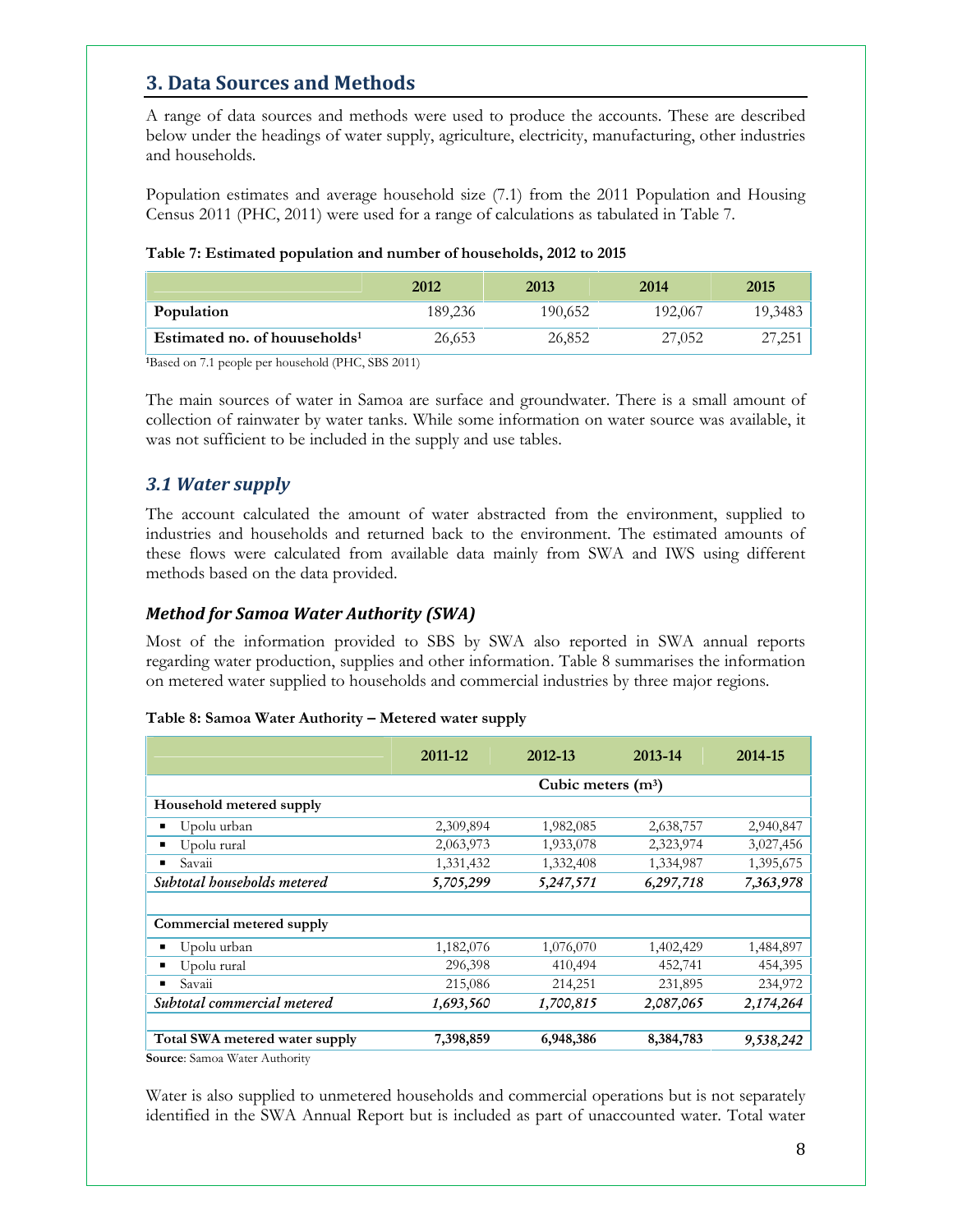supply by SWA therefore includes both metered and unmetered components. Another component of the unmetered water is water losses (e.g. leakages from pipes), also known as non revenue water.

|                                                                   | 2011-12   | 2012-13   | 2013-14   | 2014-15   |
|-------------------------------------------------------------------|-----------|-----------|-----------|-----------|
| Upolu urban (June)                                                |           |           |           |           |
| ■ Total no. of SWA households                                     | 7,089     | 7,264     | 7,519     | 9,675     |
| No. of SWA metered households<br>۰                                | 5,099     | 5,860     | 6,973     | 6,151     |
| No. of SWA Unmetered households<br>۰                              | 1,990     | 1,404     | 546       | 3,524     |
| Upolu rural (June)                                                |           |           |           |           |
| Total no. of SWA households                                       | 6,465     | 6,804     | 7,391     | 9,413     |
| No. of SWA metered households<br>. .                              | 5,865     | 6,213     | 7.081     | 5,797     |
| No. of SWA Unmetered households<br>۰                              | 600       | 591       | 310       | 3,616     |
| Savaii (June)                                                     |           |           |           |           |
| ■ Total no. of SWA households                                     | 3,625     | 3,831     | 3,901     | 5,088     |
| No. of SWA metered households<br>۰                                | 3,525     | 3,736     | 3,811     | 3,319     |
| No. of SWA Unmetered households                                   | 100       | 95        | 90        | 1,769     |
| Metered water use by SWA households $(m3)$                        | 5,705,299 | 5,247,571 | 6,297,718 | 7,363,978 |
| No. of SWA metered households                                     | 14,489    | 15,809    | 17,865    | 15,267    |
| Ave. water use by SWA metered households $(m^3/h\text{ousehold})$ | 394       | 332       | 353       | 482       |
| No. of SWA unmetered households                                   | 2,690     | 2,090     | 946       | 8,909     |
| Est. water use by SWA unmetered households (m <sup>3</sup> )      | 1,059,235 | 693,746   | 333,481   | 4,297,221 |
| Est. water use by SWA unmetered households (mill m <sup>3</sup> ) | 1.06      | 0.69      | 0.33      | 4.30      |

#### **Table 9: No. of households supplied by SWA, metered and unmetered.**

**Source**: Samoa Water Authority

Using information on the number of households supplied by SWA but unmetered (Table 9) and the average amount of water used by households supplied and metered by SWA (Table 8), an estimate of the unmetered supply of water by SWA to households was made. These estimates are found in Table 10. The amounts estimated were subtracted from the unaccounted water and added to water supplied by SWA.

#### **Table 10: Estimated water use by households supplied by SWA but unmetered.**

|                                                                                          | 2011-12   | 2012-13   | 2013-14   | 2014-15   |
|------------------------------------------------------------------------------------------|-----------|-----------|-----------|-----------|
|                                                                                          |           |           |           |           |
| Water use by SWA metered households $(m^3)$<br>1.<br>(from Table 8)                      | 5,705,299 | 5,247,571 | 6,297,718 | 7,363,978 |
| Water use by SWA metered households<br>2.<br>(million $m^3$ )                            | 5.71      | 5.25      | 6.30      | 7.37      |
| 3. No. of SWA metered households<br>(from Table 9)                                       | 14,489    | 15,809    | 17,865    | 15,267    |
| 4. Av. water use by SWA metered households<br>$(m3/household)$ (Line 1/Line 3)           | 394       | 332       | 353       | 482       |
| 5. No. of SWA unmetered households<br>(from Table 9)                                     | 2,690     | 2,090     | 946       | 8,909     |
| 6. Estimated water use by SWA unmetered<br>households $(m^3)$ (Line 4 x Line 5)          | 1,059,235 | 693,746   | 333,481   | 4,297,221 |
| 7. Estimated water use by SWA unmetered<br>households (million $m^3$ )(Line 6/1,000,000) | 1.06      | 0.69      | 0.33      | 4.30      |

#### *Method for Independent Water Schemes (IWS)*

The IWS estimated that **17%** of the population of Samoa receives water via their system. Little primary data are available and estimates of water use were made using data on SWA average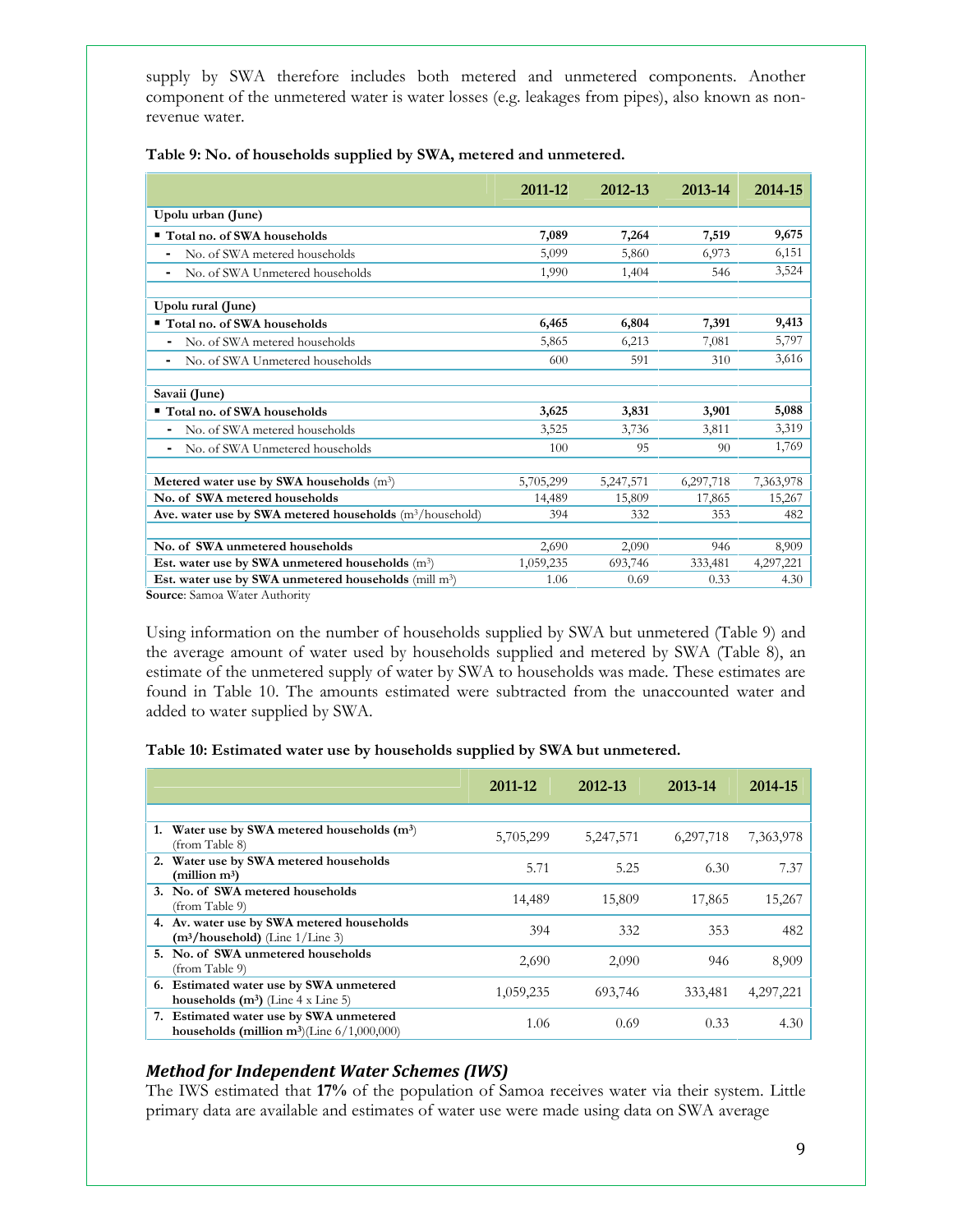water use by households and assumptions based on expert opinion about patterns of water use.

With regards to the patterns of water use, this was firstly observed by IWS staff to be around four times the amount used by SWA metered customers due to a leaky system and households apparently having some very wasteful practices (e.g. leaving water constantly running from taps). That observation was used for the 2011-12 to 2013-14 accounts. As for the 2014-15 account, due to IWS advice, the estimate was reduced to half which is about two times the amount used by SWA metered customers. The change was due to latest system upgrades and effective awareness to community to combat wasteful practices.

|                                                                                                                | 2011-12   | 2012-13   | 2013-14   | 2014-15                |
|----------------------------------------------------------------------------------------------------------------|-----------|-----------|-----------|------------------------|
| Average water use by SWA metered households<br>$(m3/household)$ (Table 10)                                     | 394       | 332       | 353       | 482                    |
| 2. Estimated no. of households supplied by IWS<br>(17% of total households)                                    | 4.531     | 4.565     | 4.599     | 4,633                  |
| 3. Estimated water use by households supplied by<br>IWS $(m^3)$ (Line 1 x 4 x Line 2)                          | 7,136,641 | 6,061,009 | 6,484,618 | 4,469,121 <sup>a</sup> |
| 4. Estimated water use by households supplied by<br><b>IWS</b> (million m <sup>3</sup> ) (line $3/1,000,000$ ) | 7.14      | 6.06      | 6.48      | 4.47                   |

### **Table 11: Estimated water use by households supplied by IWS but unmetered.**

<sup>a</sup> Refer method for changes in Estimated IWS household water use from previous accounts to the 2014-15 account.

Water supplied for industry use was assumed to be 5% of IWS household supply for each year. Water losses by IWS were assumed to be the same percentage as for reported by SWA for each year. Total abstraction by IWS was calculated as the amount supplied to households and industry plus the amount of losses (Table 12.)

| Table 12: Estimated water supply, water losses and water abstraction by IWS. |  |
|------------------------------------------------------------------------------|--|
|------------------------------------------------------------------------------|--|

|                                                             | 2011-12 | 2012-13      | 2013-14 | 2014-15 |
|-------------------------------------------------------------|---------|--------------|---------|---------|
|                                                             |         | million $m3$ |         |         |
| Estimated water use by households supplied by<br><b>IWS</b> | 7.14    | 6.06         | 6.48    | 4.47    |
| Estimated water use by industry supplied by<br><b>IWS</b>   | 0.36    | 0.30         | 0.32    | 0.22    |
| <b>Estimated losses by IWS</b>                              | 11.99   | 15.74        | 13.75   | 4.28    |
| <b>Estimated abstraction by IWS</b>                         | 19.48   | 22.10        | 20.56   | 8.97    |

## *Monetary information*

Monetary information for both 2013-14 and 2014-15 were extracted from SWA annual reports for these respective financial years. For IWS a \$SAT10 connection fee was applied and it was assumed there were two households per connection.

# *3.2 Agriculture*

The only change for this section from the previous account is the addition of water supplied by SWA to some agricultural livestock farming and some crops nursery sites.

There is still lack of information from small scale semi-commercial and commercial vegetable farming and this is not included in the account. However, no separate estimate of this water use was made and any small scale or traditional agriculture use of water is probably included in the estimates of household water use (See Section 4.6)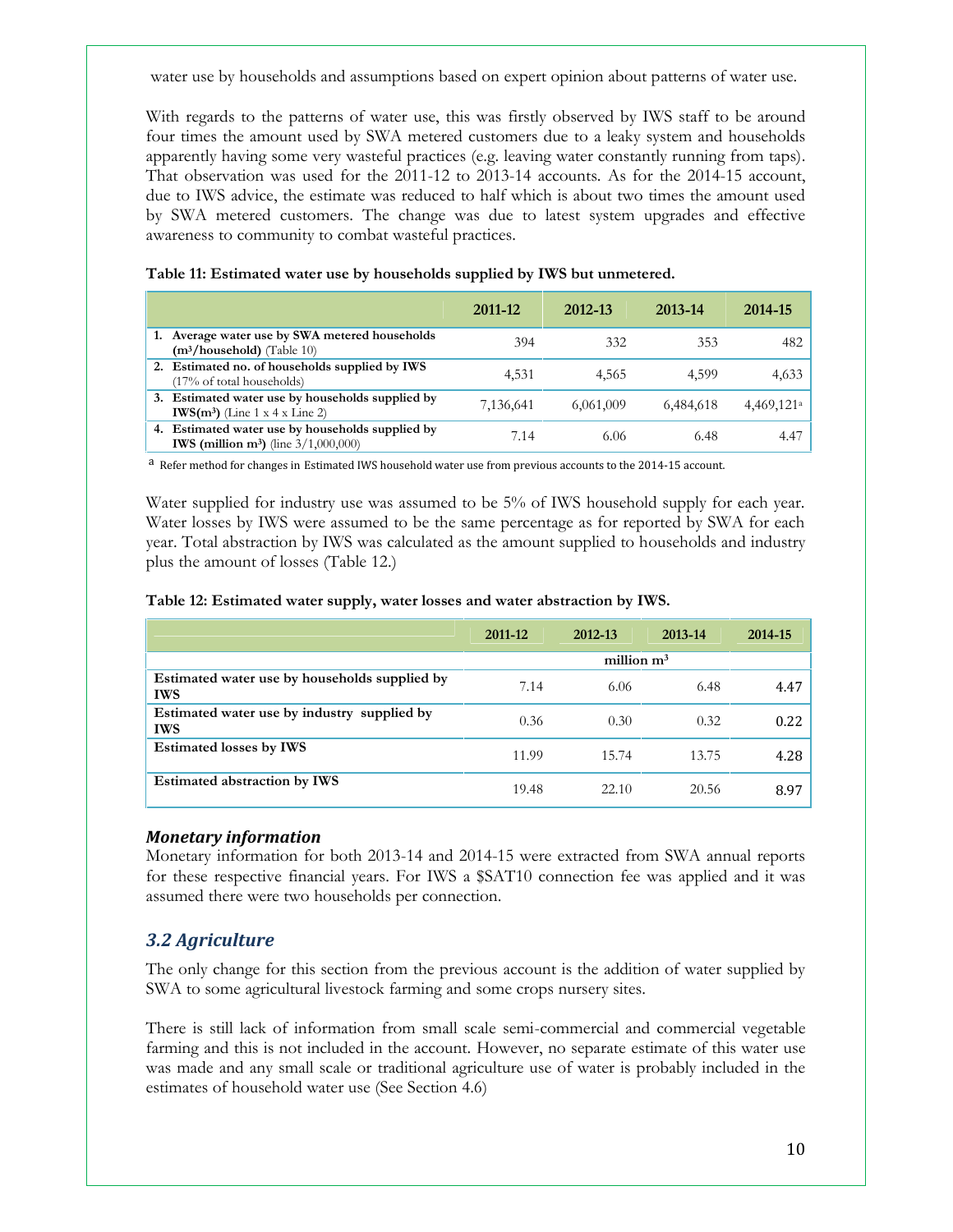Estimated livestock water use was prepared using livestock numbers from Agriculture Censuses and Survey information and amount of water need per animal (data from FAO). As information on all types of livestock was not available for all years, a range of data sources and methods were used to generate estimates.

For the 2014-15 account, the livestock numbers were obtained from the Agriculture Survey 2015 and used to estimate water use for cattle, pigs and chickens (Table 13). Annual Cattle census data by the Ministry of Agriculture and Fisheries (Aiolupo 2015) was used to calculate water use by cattle for the previous accounts 2011-12 to 2014-15 (Table 15). The number of sheep for the 2014-15 account was obtained from The National Sheep Census 2014 data and also used to calculate sheep water use for the same period.

| Table 13: Livestock numbers reported in the Samoa Agriculture Census 2009 (SBS 2012) & Agriculture |  |  |  |
|----------------------------------------------------------------------------------------------------|--|--|--|
| Survey 2015                                                                                        |  |  |  |

| Livestocks                            | 1989    | 1999                     | 2009    | 2015    |
|---------------------------------------|---------|--------------------------|---------|---------|
|                                       |         | <b>Livestock Numbers</b> |         |         |
| Cattle                                | 13,431  | 27,883                   | 38,949  | 56,504  |
| <b>Horses</b>                         | n.c.    | n.c.                     | 1,259   | 1,259   |
| Pigs                                  | 189,813 | 167,316                  | 152,145 | 168,597 |
| Chickens                              | n.c.    | 431,090                  | 307,060 | 513,260 |
| <b>Other</b> (Sheep, goats and ducks) | n.c.    | n.c.                     | 658     | 827     |

n.c. = not collected

For other animals estimates of livestock numbers (Table 13) were based on simple assumptions and linear regression. For pigs a simple linear regression was used to predict number animals in 2011-12 to 2013-14. For chickens, horses, sheep and goats the number in each of the years was taken to be that last reported in the last Agricultural Census (SBS 2009). Estimates of water use by livestock are shown in Table 15.

|                 | 2011-12 | 2012-13        | 2013-14 | 2014-15 | requirement<br>used <sup>1</sup> |
|-----------------|---------|----------------|---------|---------|----------------------------------|
|                 |         | <b>Numbers</b> |         |         | Litres                           |
| Cattle          | 29,553  | 27,780         | 26,667  | 56,504  | 752                              |
| <b>Horses</b>   | 1,259   | 1,259          | 1,259   | 1,259   | 45                               |
| Pigs            | 147,580 | 146,105        | 144,643 | 168,597 | 23                               |
| Chickens        | 307,060 | 307,060        | 307,060 | 513,260 | 0.30                             |
| Sheep and goats | 658     | 658            | 658     | 827     | 18                               |

#### **Table 14: Livestock numbers and daily water requirement used to estimate water use**

<sup>1</sup>FAO AGRI FACTS Water Requirements for Livestock (Upper limit) http://www.fao.org/prods/gap/database/gap/files/1342\_WATER\_REQUIREMENTS\_LIVESTOCK.PDF <sup>2</sup>Beef cattle requirement used.

#### **Table 15: Estimated water use by livestock**

|                         | 2011-12 | 2012-13 | 2013-14      | 2014-15 |
|-------------------------|---------|---------|--------------|---------|
|                         |         |         | million $m3$ |         |
| Cattle-beef             | 0.81    | 0.76    | 0.73         | 1.55    |
| Pigs                    | 1.24    | 1.23    | 1.21         | 1.42    |
| Chickens                | 0.03    | 0.03    | 0.03         | 0.06    |
| Horses, sheep and goats | 0.02    | 0.02    | 0.02         | 0.02    |
| Total                   | 2.10    | 2.04    | 2.00         | 3.04    |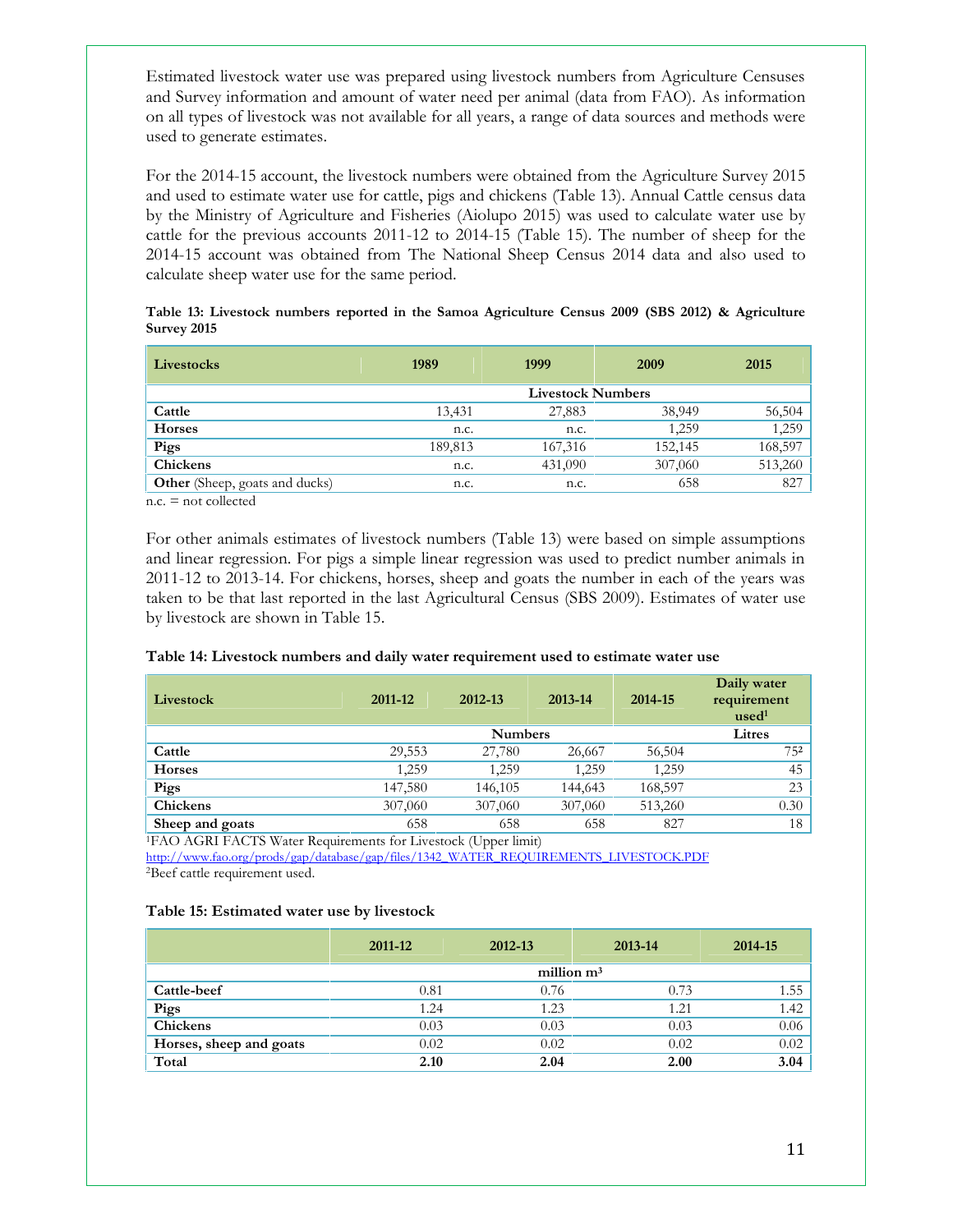# *3.3 Electricity generation*

Water is used for hydro-electricity as well as to cool diesel powered generators. Information on both types of water use was obtained from the Electric Power Corporation (EPC). In addition to generating power from hydro and diesel generators power is also generated from solar and wind energy, which do not use water. The use of water is almost all for hydro-electric power generators. While water use is very high, consumption is very low as the water is used but immediately discharged to the environment and available for further use.

# *Hydro-electric Power*

The data on hydropower water use was provided directly by the Electric Power Corporation for the year 2015. The previous accounts estimated water use calculated from the available information at the time as clearly explained in the last version of the account.

#### **Table 16: Estimation of water used in hydro-electric power generation**

|                                               | 2012       | 2013       | 2014       | $2015$ <sup>a</sup> |
|-----------------------------------------------|------------|------------|------------|---------------------|
| Energy produced (kWh)                         | 36,774     | 35,745     | 29,989     |                     |
| Average water use $(kWh / m3)$                | 2,391      | 2.391      | 2,391      |                     |
| Estimated water use $(m^3)$                   | 87,922,548 | 85,462,323 | 71,700,367 | 75,250,000          |
| Estimated water use (million m <sup>3</sup> ) | 87.9       | 85.5       | 71.7       | 75.25               |

**Source**: Electric Power Corporation

<sup>a</sup> Estimated water use directly provided by EPC

All water used for hydro-power is also recorded as a return flow to the environment. This means that hydro-electric power generation is the largest user of water in Samoa but as water is immediately returned to the environment after use, water consumption is very low.

## *Diesel*

Samoa Electric Power Corporation operated six diesel generators in 2014-15 and the amount of water used for cooling these as provided by the Corporation. Water loss through evaporation was also estimated by the Corporation but only for the diesel generators.

# *3.4 Manufacturing and other industries*

Water abstracted from the environment was estimated from MNRE abstraction licenses issued and assumed the licenses were fully exploited. Most of the water abstraction licenses were issued to manufacturing and construction companies and was used to estimate the amount of water abstracted by these industries.

The Samoa Water Authority provided 'aggregate' commercial customer use data for financial years 2014-15 and 2015-16 in an aggregate form (e.g. Construction, Breweries etc.). Individual customer data was not made available to SBS and will be incorporated in future accounts. The commercial billing information was used to determine the amount of water supplied by SWA to industries. The commercial customers were classified to industry based on International Standard for Industry Classification (ISIC Rev 4).

The amount of water supplied to industry by the IWS was calculated from the SWA ratio of water supplied to households to the water supplied to industry.

# *3.5 Households*

Estimates of household use of water supplied by SWA and IWS were calculated from the supply information presented in Section 3.1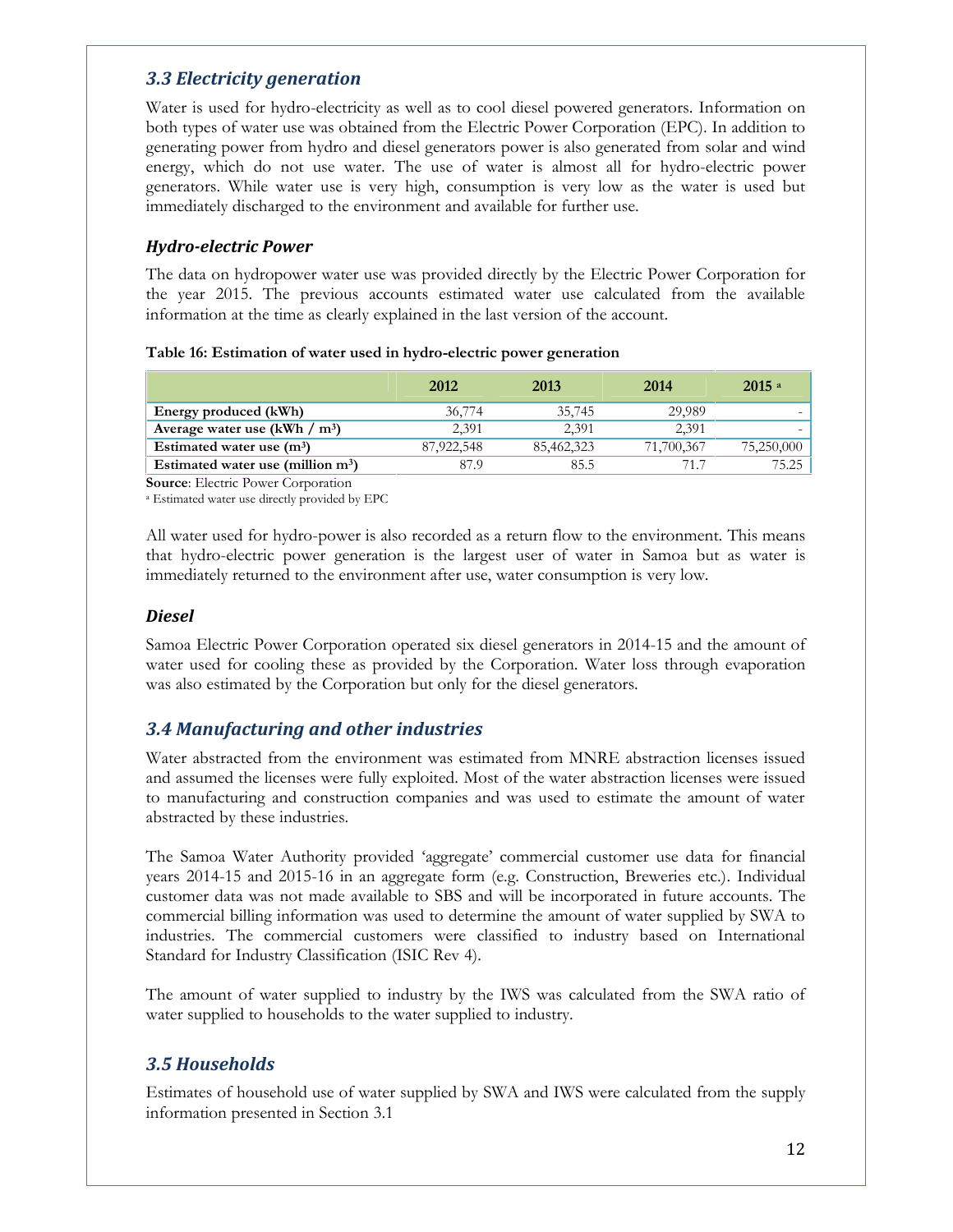In addition, approximately 5% of the population was estimated not to be covered by both IWS and SWA, thus reliant on water directly abstracted from the environment. Water use by the population uncovered by IWS and SWA was calculated by multiplying the number of households uncovered by the average of the water use by SWA metered customers.

The water used by households uncovered by IWS and SWA would be from a combination of surface water (e.g. streams and wells) and groundwater as well as rainwater harvesting. Use of water tanks also occurs in households supplied by IWS and SWA. Total water use by households is shown in Table 15.

The amount of water collected from rainwater tanks was estimated from the information provided by Red Cross.

#### **Table 15: Estimates of water use by households.**

|                                                                     | 2011-12 | 2012-13      | 2013-14 | 2014-15 |
|---------------------------------------------------------------------|---------|--------------|---------|---------|
|                                                                     |         | million $m3$ |         |         |
| Estimated water use by households supplied by SWA                   | 6.76    | 5.94         | 6.63    | 11.66   |
| Estimated water use by households supplied by IWS                   | 7.14    | 6.06         | 6.48    | 4.47    |
| Estimated water use by households self-abstracted                   | 0.52    | 0.45         | 0.48    | 0.65    |
| Estimated water use by households-rainwater harvesting <sup>1</sup> |         |              |         | 0.05    |
| Total Estimated water use by households                             | 14.43   | 12.45        | 13.59   | 16.83   |

1:Only for Red Cross distributed tanks but not including all other households with water tanks (assume to be included in 'Est. water use by households self-abstracted)

## **Rainwater Harvesting**

Rain water collected through water tanks was estimated from the information provided by Red Cross. Most of these water tanks were distributed to families where supplies of water by the major suppliers (SWA & IWS) were not available. The number of tanks distributed for 2012-13 to 2014-15 and their capacity was used to estimate how much rainfall captured. It was assumed that all tanks distributed are used and each tank was filled up once a month (Table 16). The estimated rainwater harvested was only calculated for the water tanks distributed by Red Cross.

#### **Table 16: Estimated Rainwater Harvesting**

|              | <b>Tank Size</b><br>(litres) |       | Fill/<br>Year            | <b>Est. Yearly</b><br><b>Est. Yearly</b><br><b>Harvest</b> for<br><b>Harvest</b> for |               | <b>Total Harvest</b> |                |                     |  |  |
|--------------|------------------------------|-------|--------------------------|--------------------------------------------------------------------------------------|---------------|----------------------|----------------|---------------------|--|--|
|              | 3,000                        | 5,000 |                          | $30001$ tr                                                                           | 50001tr       | liters               | m <sup>3</sup> | mill.m <sup>3</sup> |  |  |
| 2012-13      | 33                           | 69    | 12                       | 1,188,000.00                                                                         | 4,140,000.00  | 5,328,000.00         | 5,328.00       | 0.01                |  |  |
| $2013 - 14a$ | 404                          | $-$   | 12                       | 14,544,000.00                                                                        | $- -$         | 14,544,000.00        | 14,544.00      | 0.01                |  |  |
| 2014-15      | 357                          | 343   | 12                       | 12,852,000.00                                                                        | 20,580,000.00 | 33,432,000.00        | 33,432.00      | 0.03                |  |  |
| Total        | 794                          | 412   | $\overline{\phantom{a}}$ | 28,584,000.00                                                                        | 24,720,000.00 | 53,304,000.00        | 53,304.00      | 0.05                |  |  |

<sup>a</sup> No separation between tank size so it was assumed that they are all 3,000 litres

# *3.6 Wastewater to sewerage*

The wastewater treatment plant operated by SWA is used mainly by some industries and government properties around the Apia business area. There are no households connected to this system so data on household wastewater cannot be calculated.

Wastewater supplied by different industries and collected by the sewerage system was not available. The volume of wastewater arriving at the sewerage treatment plant was estimated from wastewater inflow information provided by SWA (Table 17).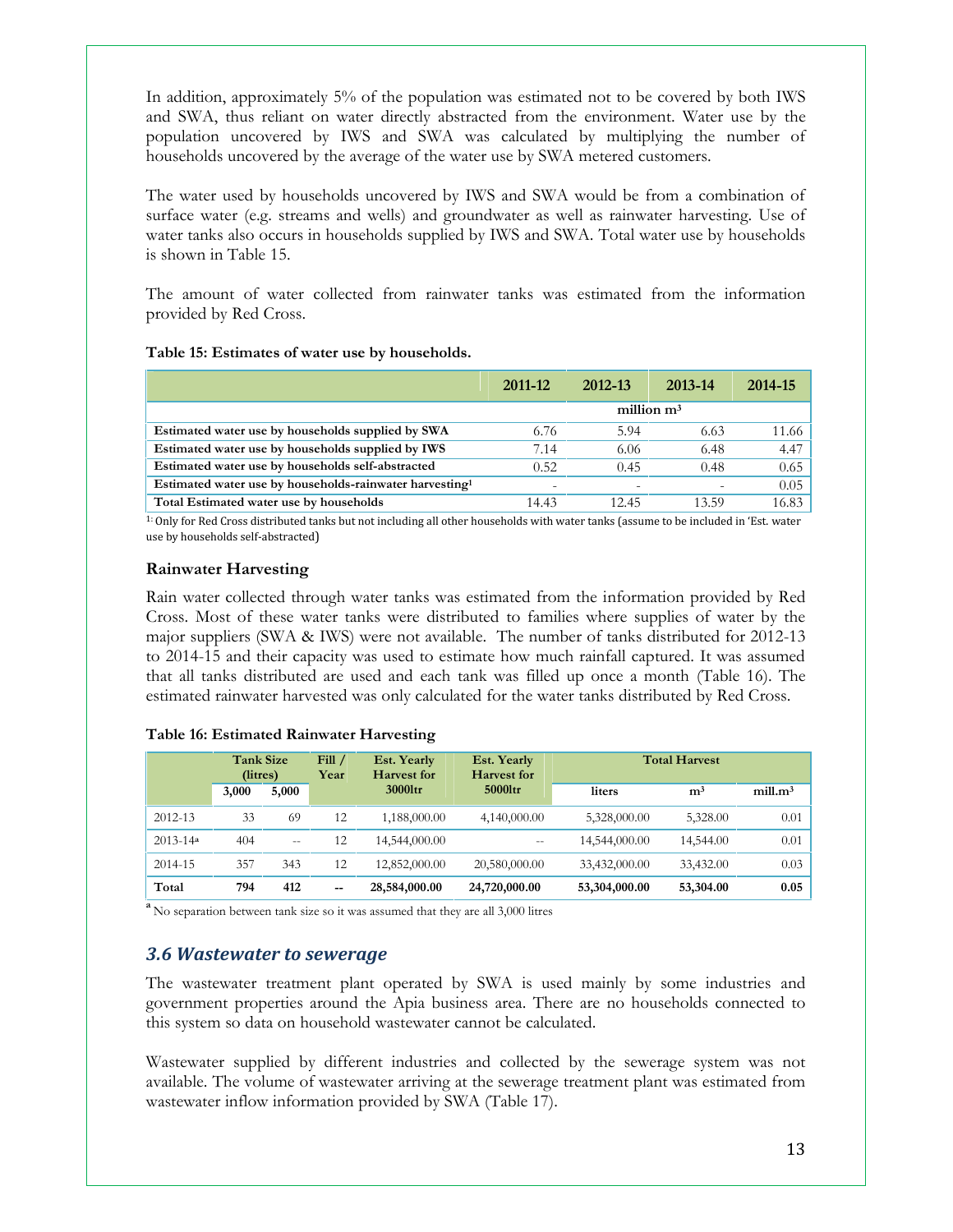Expert advice from SWA estimated that 10% of wastewater inflows return to the environment via evaporation, while 90% of inflows is in the sewerage sludge which is treated and transported to Tafaigata Landfill.

### **Table 17: Estimation of wastewater inflow**

|                                                   | 2011-12 | 2012-13 | 2013-14 | 2014-15 |
|---------------------------------------------------|---------|---------|---------|---------|
| Average daily wastewater inflow (m <sup>3</sup> ) | 510     | 517     | 505     | 542     |
| Estimated yearly inflow $(m^3)^*$                 | 186,150 | 188,705 | 184,325 | 197,830 |
| <b>Source:</b> Samoa Water Authority              |         |         |         |         |

\*= 365 x average daily inflow

# **4. Conclusion & Way Forward**

The version of the account is the continuation of the compilation of water accounts for Samoa. The work is mostly on the physical supply and use of water but some monetary information are presented. With growing experience and knowledge of accounts compilation, the Bureau is now able to build on the initial water accounts that were prepared for the financial years 2011-12 to 2013-14, with support of development partners.

The physical supply and use tables can still be improved, and the challenge is to put findings into use for policy and planning purposes. There is a limited amount of financial data and increasing this type of information is likely to increase its usefulness to government.

Further improvement in terms of access to primary data and quality of information, can be achieved through better data sharing between the Bureau and key stakeholders.

# *4.1 Feedback on the accounts*

A key aim in publishing the experimental water accounts is to improve the quality of future water accounts for Samoa. Any person or organizations with ideas on how the accounts can be used, have any additional data or any suggestions for improving the water accounts methodologies are encouraged to contact the Samoan Bureau of Statistics:

Mr. Papalii Benjamin Sila benjamin.sila@sbs.gov.ws ACEO- Social Statistics Division Samoa Bureau of Statistics FMFM II Building, PO Box 1151 Apia, Samoa

# **5. Acknowledgments**

We would like to thank our stakeholders such as SWA, Water Sector Coordination Unit and Water Resource Division of MNRE, EPC, MAF, Red Cross, Independent Water Scheme (IWS) and numerous businesses for their never ending support without which, this report would not have been made possible.

We would also like to thank the United Nations Economic and Social Commission for Asia and the Pacific (UNESCAP) and especially Dr. Michael Vardon's of the Australian National University initial work on this account which built the foundation for the continuation of Samoa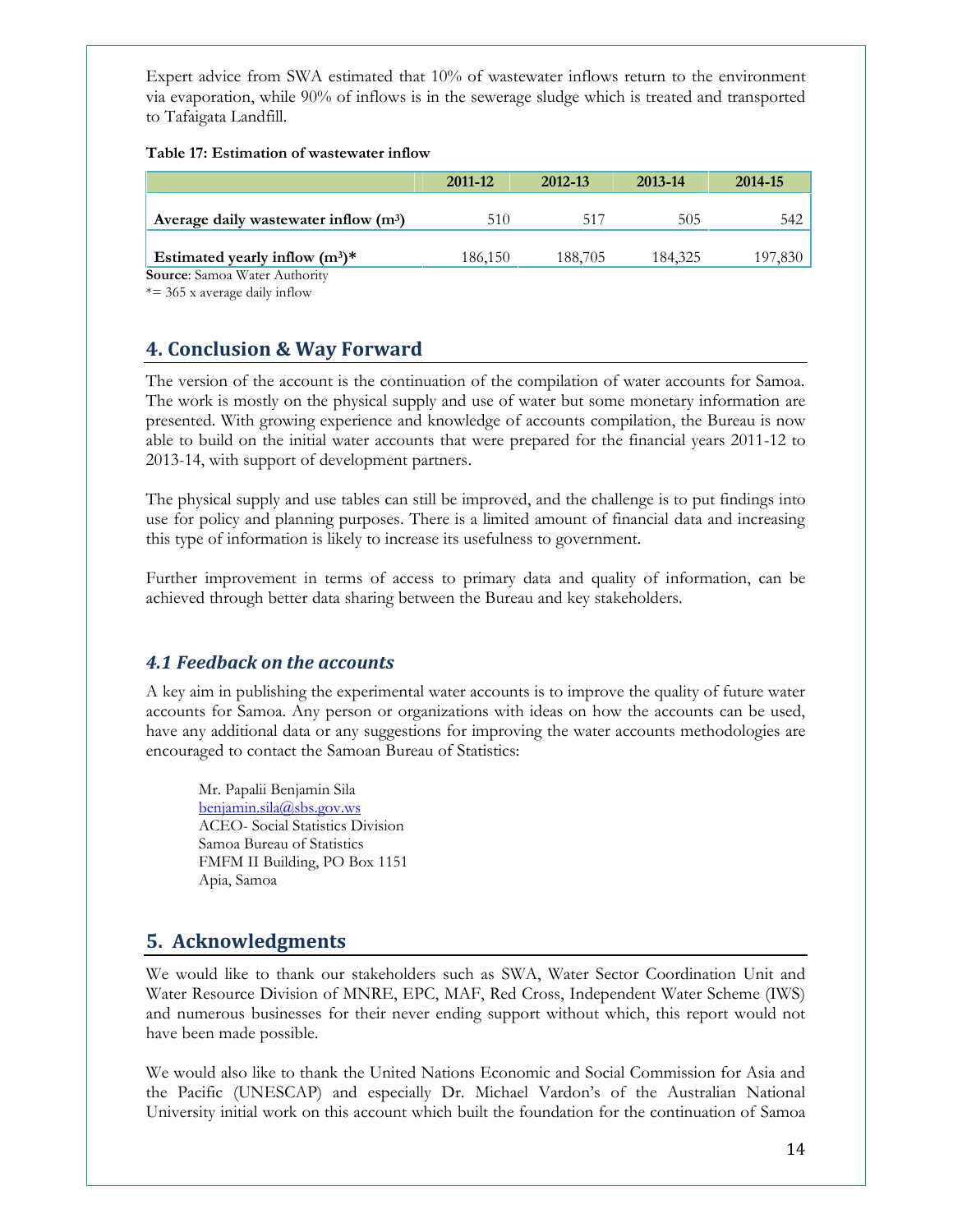Water Accounts, the Australian Bureau Of Statistics (ABS) through its Environment and Agriculture Statistics Section for the technical assistance and in-house training.

Additionally, we wish to acknowledge peer review feedback on draft water accounts provided by UNESCAP staff, Sanjesh Naidu and Teerapong Praphotjanaporn , and Dr. Michael Vardon.

### **6. References**

Aiolupo, Y. 2013, Samoa *Cattle Census 2012*, Ministry of Agriculture and Fisheries.

EPC (Electric Power Corporation), 2016, EPC *Water Usage 2015*, Electric Power Corporation

IWS (Independent Water Scheme), *Estimated water use by Industry and Household 2011-2015*, Independent Water Scheme

Red Cross (Samoa Red Cross Society), *MDG Project Reports 2012-13, 2013-2014 & 2014-15,* Samoa Red Cross Society

SWA (Samoa Water Authority), *Annual Report 2014-2015*, Samoa Water Authority.

SWA (Samoa Water Authority), *Estimated water use by Industry and Households 2011-2015*, Samoa Water Authority

SBS (Samoa Bureau of Statistics). 2011. *Population and Housing Census 2011 Analytical report*, Available URL (http://www.sbs.gov.ws/index.php/new-document-library? view= download &  $\frac{\text{fileId} = 1388}{\text{Haid}}$  [Last viewed 28 June 2017]

SBS (Samoa Bureau of Statistics). 2012. Agriculture Census 2009.

SBS (Samoa Bureau of Statistics) 2016. *Samoa Agriculture Survey 2015.* Available URL (http://www.sbs.gov.ws/index.php/new-document-library?view=download&fileId=1845)(Last viewed 28 May 2017)

SBS (Samoa Bureau of Statistics). 2014. *Abstract population estimates 2006-2020*. Available URL (http://sbs.gov.ws/index.php/new-document-library?view=download&fileId=203) [Last viewed 28 June 2017]

SBS (Samoa Bureau of Statistics), 2015, *Gross domestic product report December 2011*. Available URL (http://sbs.gov.ws /index.php/new-document-library?view=download&fileId=1492) [Last viewed 28 June 2017]

UN (United Nations) General Assembly (2012). Resolution 66/288 the future we want. Adopted 27 July 2012. Available URL (http://www.uncsd2012.org/thefuturewewant.html), [Last viewed 2017]

UN (United Nations) et al. 2013. *System of Environmental-Economic Accounting Central Framework.* United Nations New York. Available URL (http://unstats.un.org/unsd /envaccounting/seearev/) [Last viewed 28 June 2017]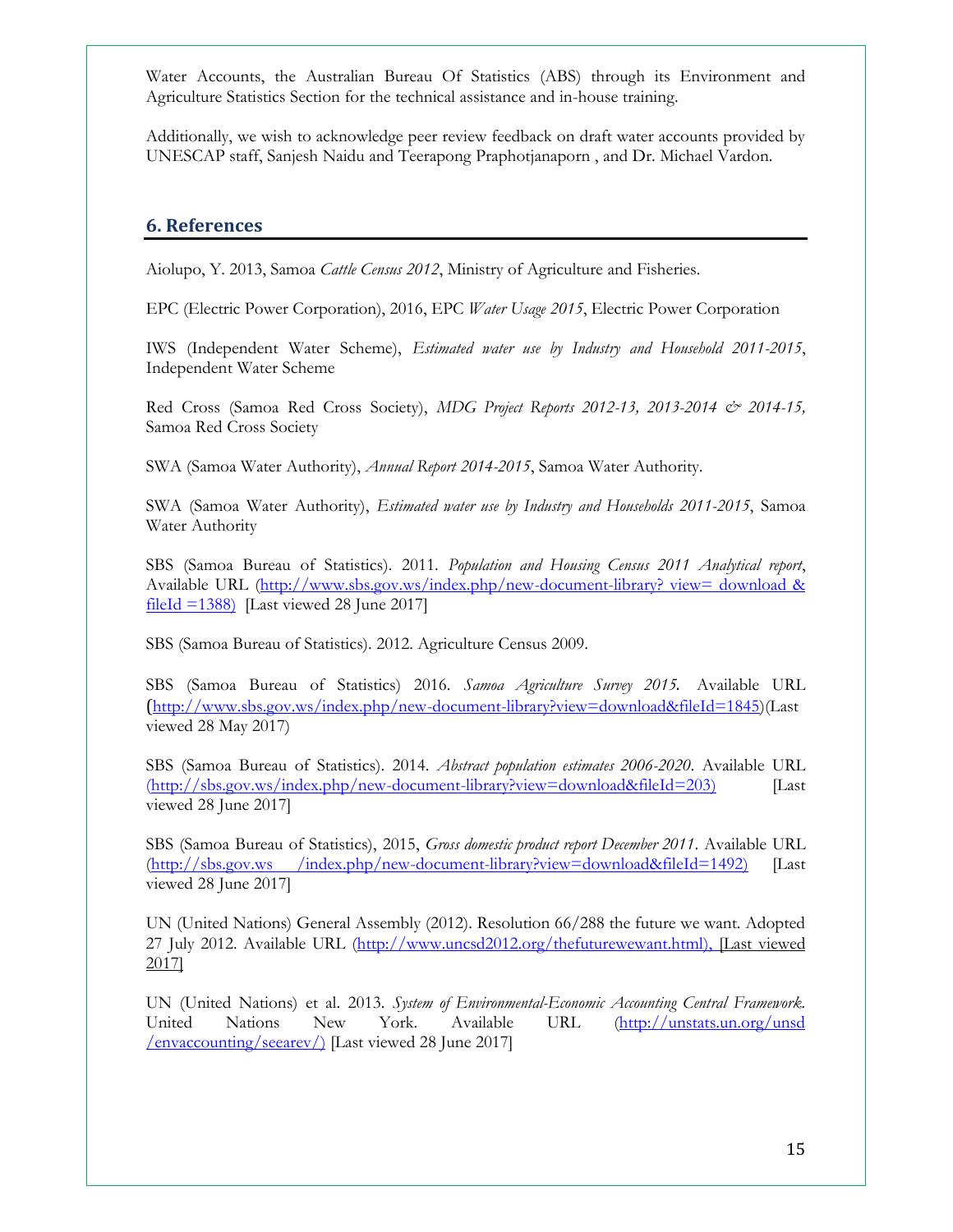**Annex 1. Figures of water flows for 2011-12 to 2013-14.**



Note: Definition of Wastewater as frequently used throughout this document "is discarded water that is no longer required by the owner or use

16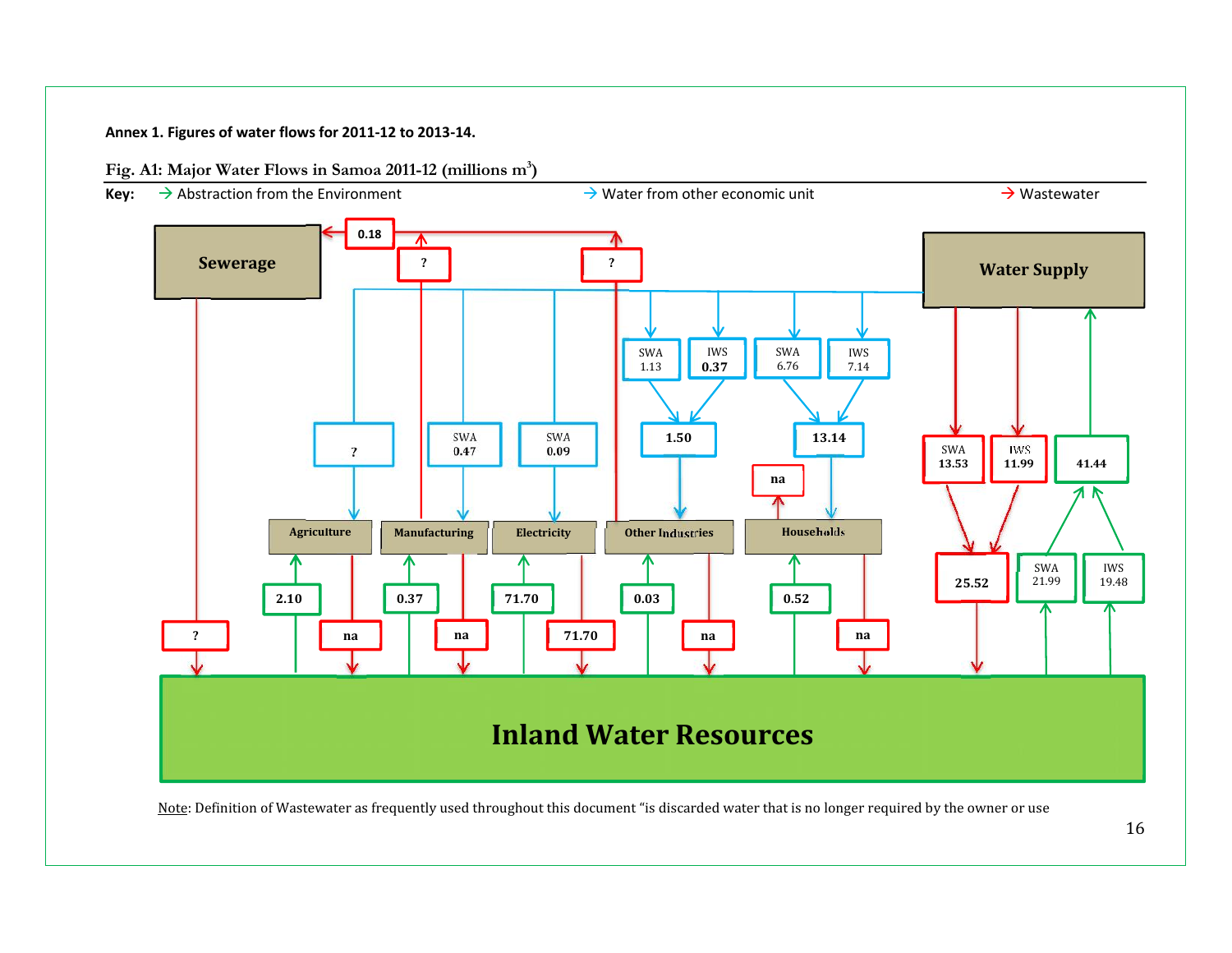

Note: Definition of Wastewater as frequently used throughout this document "is discarded water that is no longer required by the owner or user"